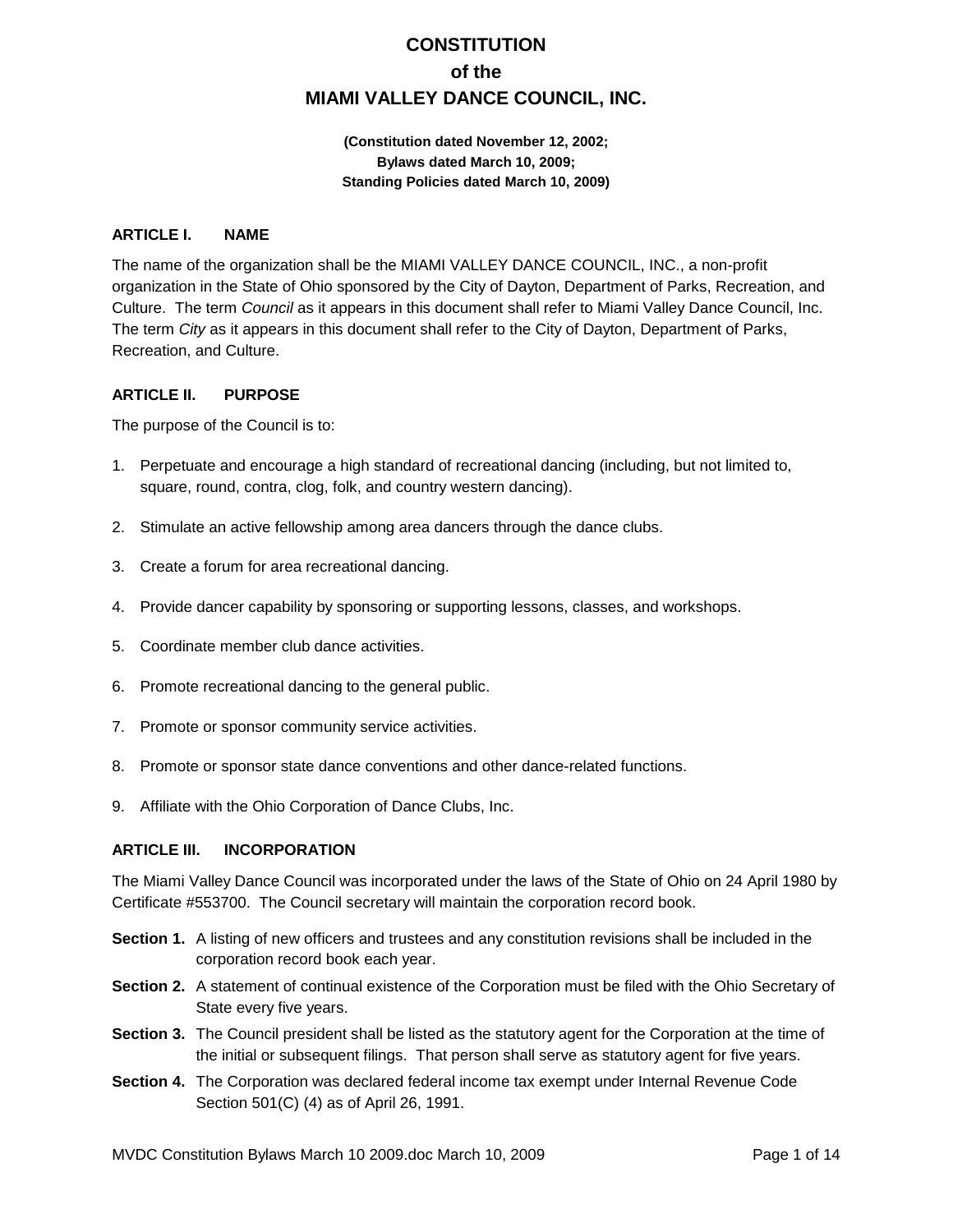# **CONSTITUTION of the MIAMI VALLEY DANCE COUNCIL, INC.**

## **(Constitution dated November 12, 2002; Bylaws dated March 10, 2009; Standing Policies dated March 10, 2009)**

#### **ARTICLE IV. OPERATION**

Council members as a corporate body shall determine policies of the Miami Valley Dance Council, Inc. The trustees shall oversee operation of the Council. Elected and appointed officers shall assure efficient and effective operation and management.

### **ARTICLE V. MEMBERSHIP**

Council members are clubs that have been voted into membership. Membership is available to any Miami Valley area club that adheres to the purpose stated in ARTICLE II. A written request for membership submitted to the president of the Council shall include the following:

- 1. Club Name
- 2. Type of recreational dance club
- 3. Where and when the club dances
- 4. Club officers
- 5. Proposed club representative to Council
- 6. Reasons for joining
- 7. Agreement to uphold the constitution/bylaws of this Council
- 8. Copy of club's constitution and bylaws or operating procedures

#### **ARTICLE VI. OFFICERS**

The elected officers of the Council shall be the trustees, the president, the vice president, the secretary and the treasurer. The appointed officers shall be representatives to the Ohio Corporation of Dance Clubs, Inc.

### **ARTICLE VII. MEETINGS**

- **Section 1.** The regular business meetings of the Council shall be held on the second Tuesday in the odd-numbered months.
	- A. Two-thirds of the eligible voters of the Council (see Bylaws, Article III, Section 1) shall constitute a quorum.
	- B. *Robert's Rules of Order* shall be used as a guideline.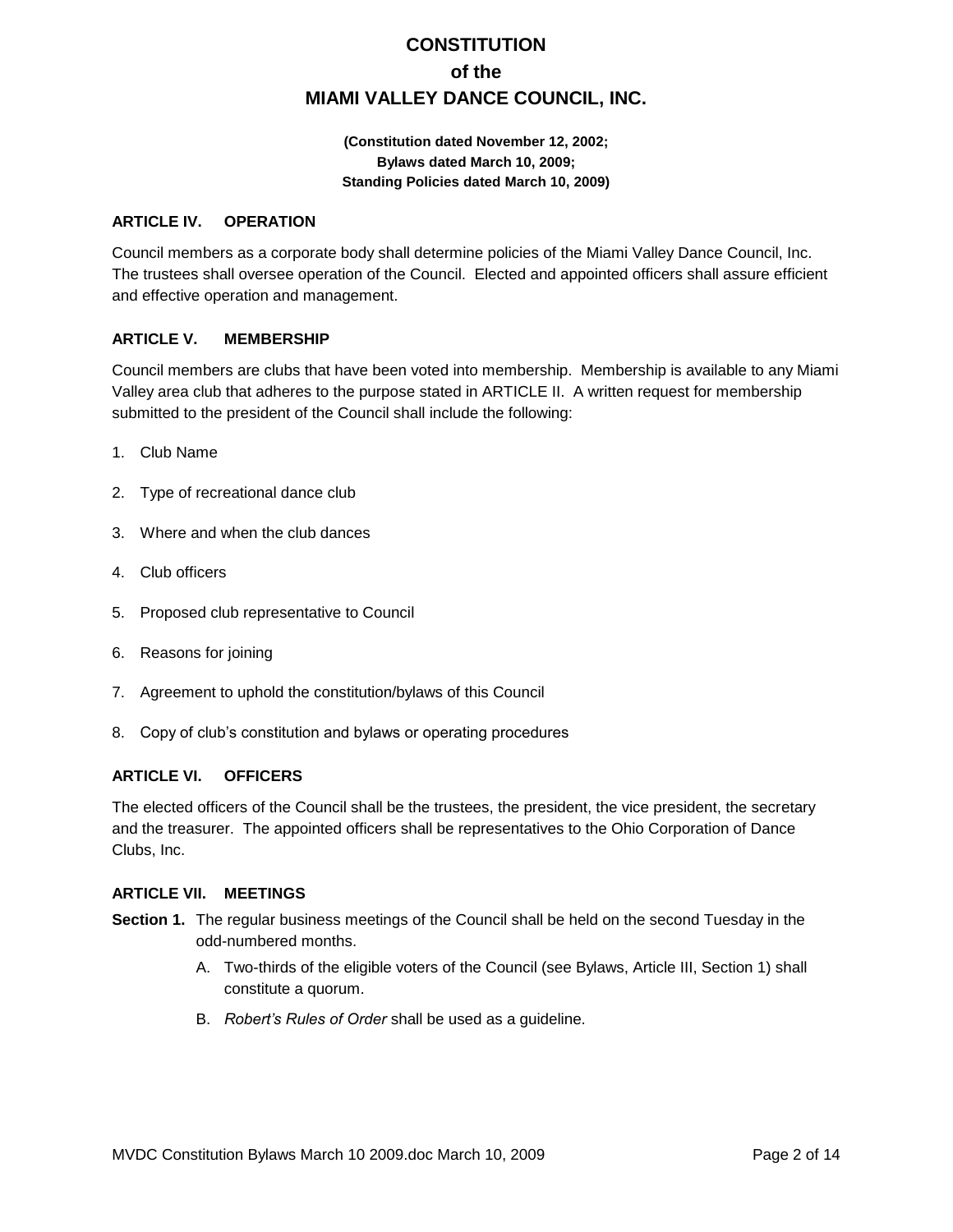# **CONSTITUTION of the MIAMI VALLEY DANCE COUNCIL, INC.**

## **(Constitution dated November 12, 2002; Bylaws dated March 10, 2009; Standing Policies dated March 10, 2009)**

- **Section 2.** Special meetings may be called at the discretion of the president. The calling of a meeting is mandatory if requested by at least five club representatives. The purpose of a special meeting must be stated and no other business may be transacted at that meeting. If a vote is to be taken at a special meeting, it must be announced in advance of the meeting. A quorum must be present to take a vote.
- **Section 3.** To facilitate an orderly transition, an executive board organizational meeting shall be held prior to January 1. The purpose of this meeting is for current and newly elected officers to exchange office information and records.

## **ARTICLE VIII. DISSOLUTION**

The Council may be dissolved at any regular Council meeting or special Council meeting by a two-thirds vote of the eligible voters present and voting at that meeting. A quorum must be present to take a vote. (See Constitution, Article VII, Section 1.A.) Any Council assets will be distributed according to the direction of the Council members. Such will be done by two-thirds vote of the eligible voters present and voting. (See Bylaws, Article III, Section 1.)

### **ARTICLE IX. AMENDMENTS**

This constitution can be amended at any regular Council meeting by a two-thirds vote of the eligible voters present and voting at the meeting. (See Bylaws, Article III, Section 1.) Amendments must be submitted in writing and read to all club representatives at least one meeting prior to voting. This constitution shall be reviewed every five years.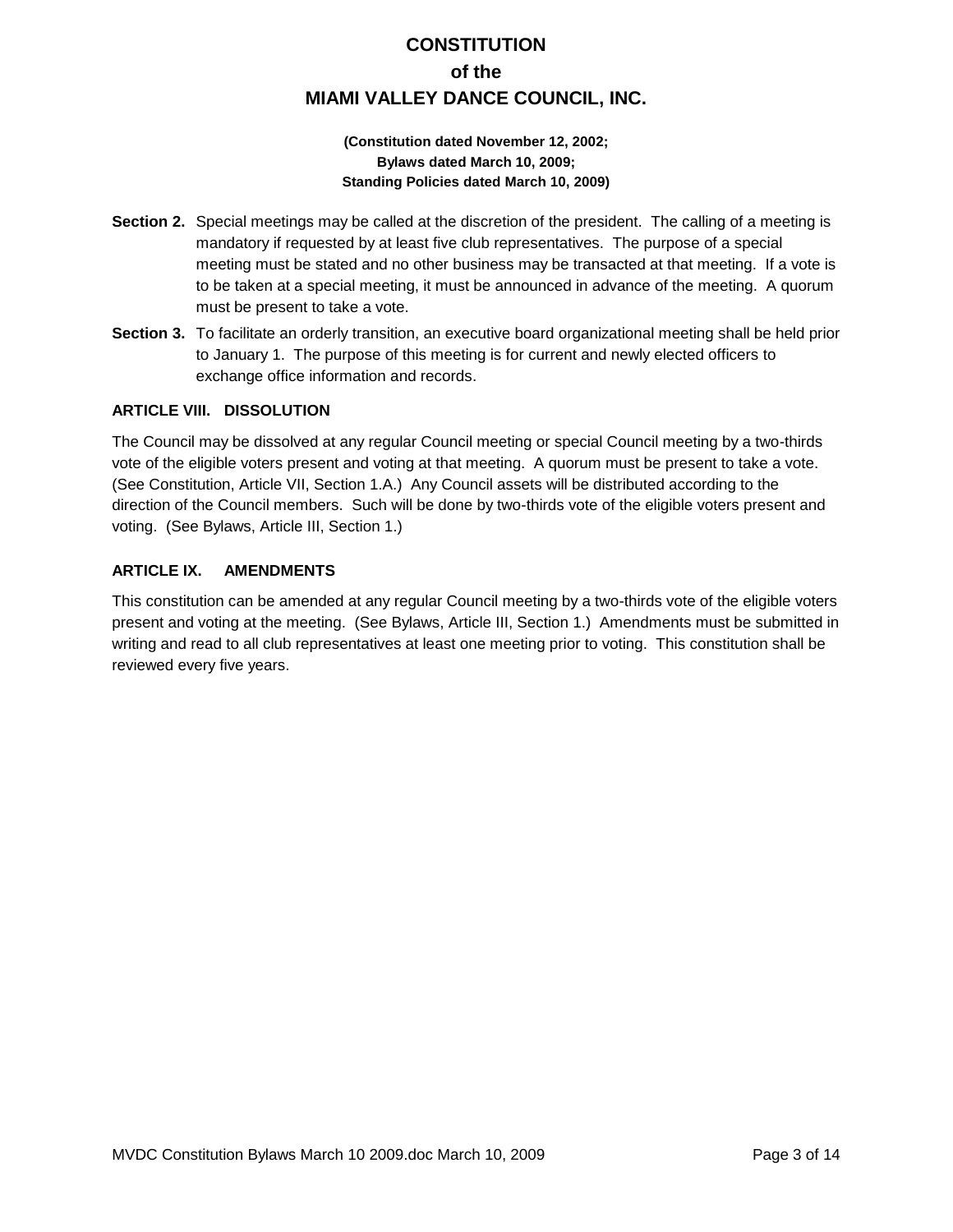This page intentionally left blank.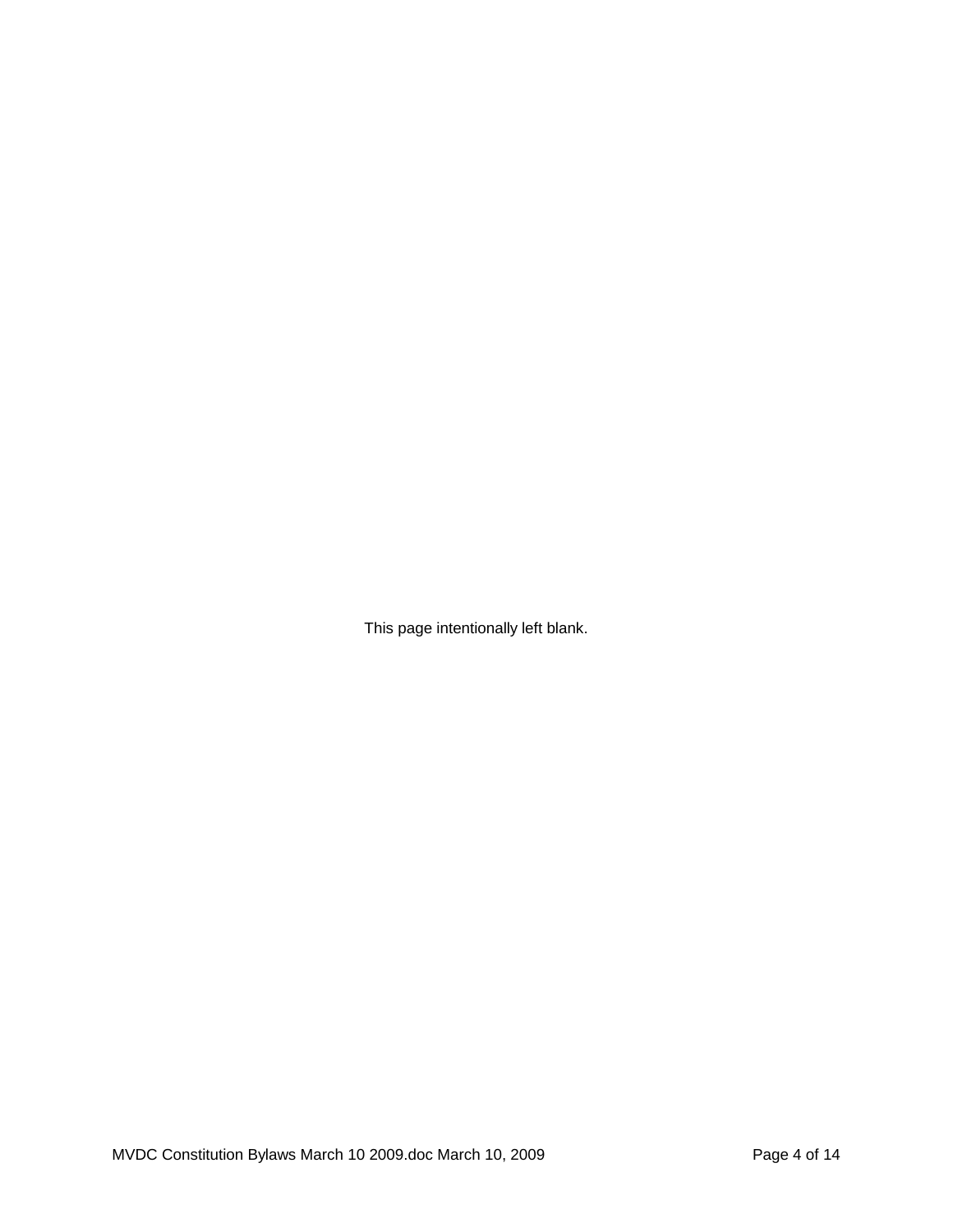## **(Constitution dated November 12, 2002; Bylaws dated January 12, 2009; Standing Policies dated January 12, 2009)**

### **ARTICLE I. DUTIES OF THE OFFICERS**

#### **Section 1.** Trustees (Four)

- A. Oversee operation of the Council
- B. Provide future planning recommendations to the Council.
- C. Assume the duties of any temporarily incapacitated officer except the President until the officer is able to resume the duties of the office.

#### **Section 2.** President

- A. Presides at Council meetings.
- B. Manages business of the Council.
- C. Prepares and submits a budget, with Executive Committee inputs, for council approval in November each year.
- D. Appoints
	- 1. Officers. (See Constitution, Article VI, and Bylaws, Article II, Section 5D.)
	- 2. Standing committees (with the exception of the Michael Solomon Support Committee), and (See Bylaws, Article VI, Section 3.)
	- 3. Ad hoc committees. (See Bylaws, Article VI, Section 4.)
- E. Serves as chair of the executive committee.
- F. Is an ex-officio member of all committees, except the nominating committee.
- G. Maintains official files.

### **Section 3.** Vice President

- A. Manages operation of lessons, classes, and workshops sponsored by the Council.
- B. Assumes the duties of the president in his/her absence.
- **Section 4.** Secretary
	- A. Records minutes and attendance of all business proceedings.
	- B. Keeps a list of all committee members.
	- C. Keeps current copies of the Constitution and Bylaws. Keeps standing policies current with decisions made during Council meetings.
	- D. Maintains the corporation record book. (See Constitution, Article III.)
	- E. Processes business correspondence for the Council as required.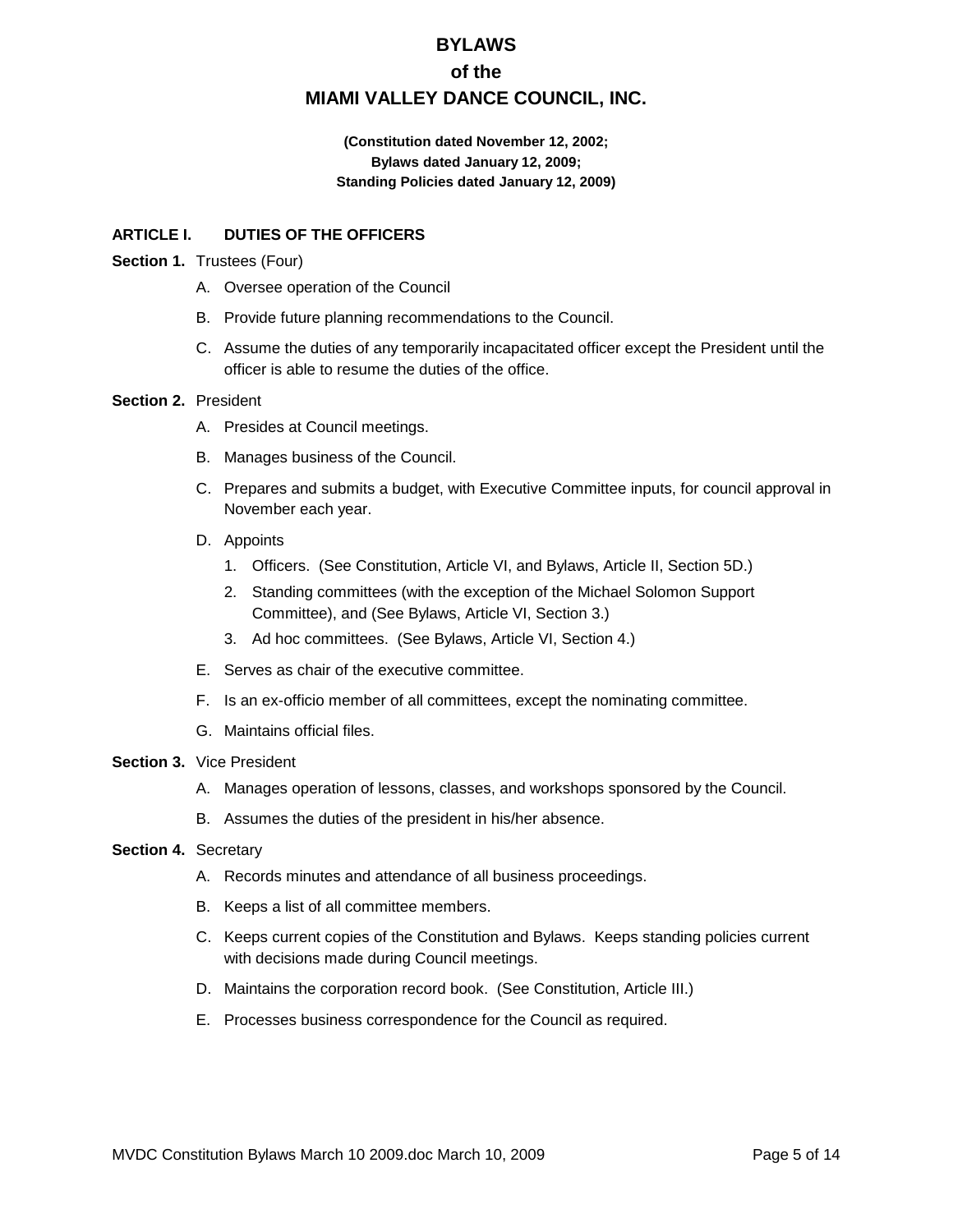## **(Constitution dated November 12, 2002; Bylaws dated January 12, 2009; Standing Policies dated January 12, 2009)**

### **Section 5.** Treasurer

- A. Receives monies, pays bills, and maintains auditable financial records.
- B. Provides financial reports to Council meetings.
- C. Furnishes yearly report.
- D. Submits records for a yearly audit.

#### **Section 6.** State Representatives (2)

- A. Represent Council at meetings of the Ohio Corporation of Dance Clubs, Inc.
- B. Act in advisory capacity to the Council.

### **ARTICLE II. ELECTION OF OFFICERS**

- **Section 1.** The Nominating Committee shall present a slate of candidates at the September meeting.
	- A. Candidates for elected offices shall not be limited to representatives to the Council. Members of any Council club are eligible for nomination. Candidates must be members of at least one Council club.
	- B. Each nomination presented must be accompanied by a letter from the candidate stating he/she understands and will accept the duties and responsibilities of said office if elected.
	- C. Additional nominations may be made at the September and November meetings.
- **Section 2.** Election of officers shall be by majority vote of eligible voters present and voting at the November meeting. (See Bylaws, Article III, Section 1.)
- **Section 3.** Voting Procedures
	- A. If there are more than one candidate for any office follow the procedures (Article II, Section 3, C, D, E, F)
	- B. If there is only one candidate for each office then a verbal vote for the entire slate can be accepted in place of the written ballets.
	- C. At the September Council meeting the president shall appoint three (3) Council members to count ballots.
	- D. The ballots will be preprinted and numbered with a provision to tear off the number.
	- E. Each eligible voter will receive a numbered ballot. (See Bylaws, Article III, Section 1.)
	- F. Ballot counters will present election results to the Council president who will announce the winner.

**Section 4.** New officers shall take office January 1.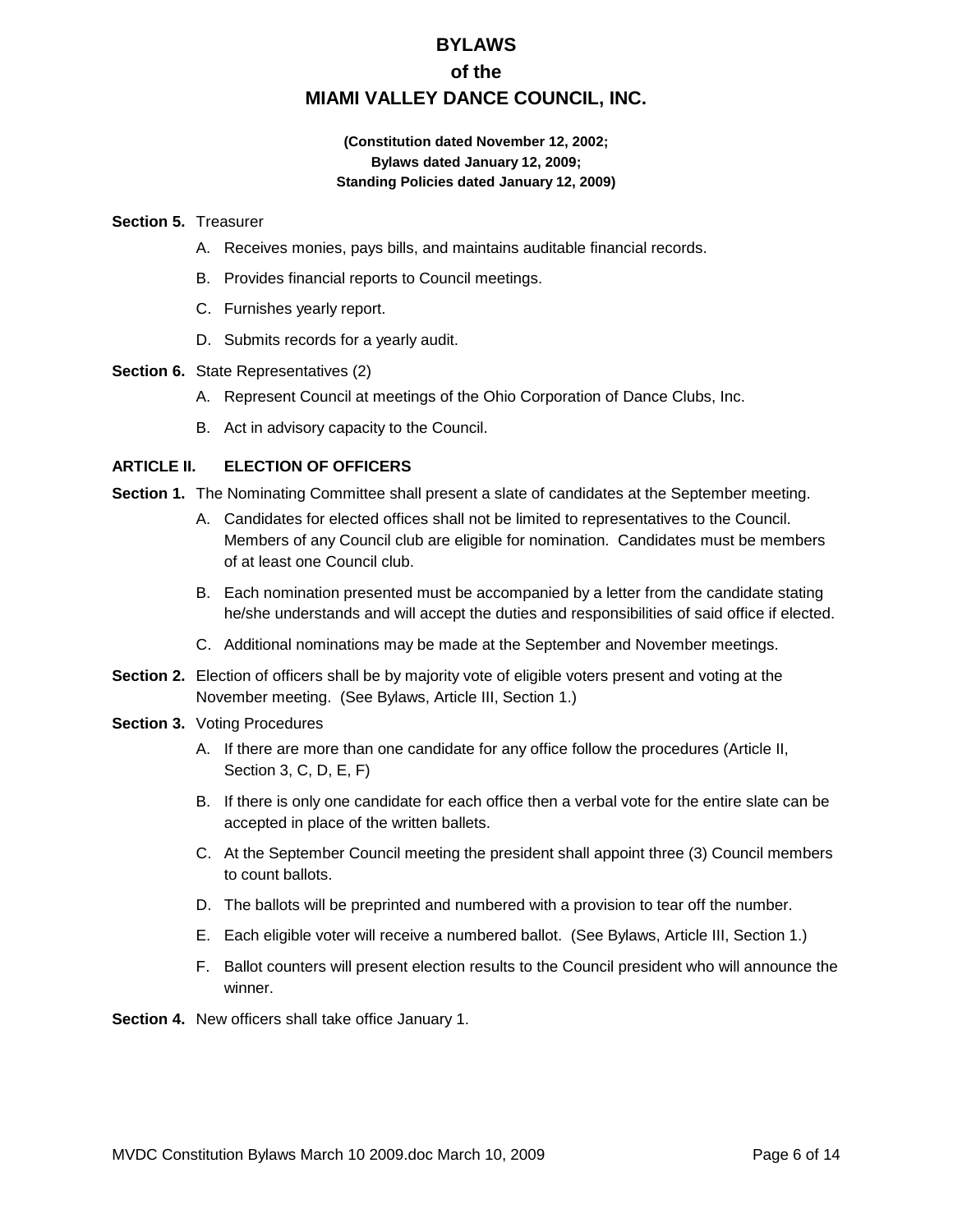## **(Constitution dated November 12, 2002; Bylaws dated January 12, 2009; Standing Policies dated January 12, 2009)**

#### **Section 5.** Terms of Office

- A. An elected officer, except the trustees and treasurer, shall serve a one-year term and may be re-elected for one additional term in that office. In the event that no other person(s) volunteer to take an office, the current officer can be re-elected for one year additional term(s).
	- 1. Two trustees shall be elected in odd years for a two-year term. Two trustees shall be elected in even years for a two-year term. Trustees may be re-elected for one additional term.
	- 2. The treasurer shall be elected for a one-year term and may be reelected for an unspecified number of terms.
- B. An individual may be elected to an office previously held after a two-year interim.
- C. An elected officer may be elected to any other office but may not serve two offices at one time.
- D. An appointed officer, excluding callers and leaders, must also be a member of at least one Council club. One state representative is appointed each year. Each state representative serves a two-year term. (There are a total of two state representatives.) All appointed officers may be reappointed by the president. The number of terms is not limited.
- E. The immediate past president shall serve for one year.
- **Section 6.** Removal from Office Any officer may be removed from office for misconduct or neglect of duty by a two-thirds vote of the eligible voters present and voting. (See Bylaws, Article III, Section 1.)
- **Section 7.** Filling a Vacated Office The Executive Board may appoint a temporary replacement for a vacated office and notify the council members of a special election to be held at the next regularly scheduled meeting. If the time remaining in the term of office is four months or less, the appointed replacement will complete the term and no special election will be held.

#### **ARTICLE III. MEMBERSHIP**

- **Section 1.** Voting Rights.
	- A. Members of the executive board (see Bylaws, Article VI, Section 1), and one representative from each club shall have one vote at Council meetings.
	- B. No individual shall have more than one vote.
	- C. All voting shall be considered valid if there is a quorum of eligible voters present. A quorum is defined as two-thirds of the eligible voters. (See Constitution, Article VII, Section 1.A.)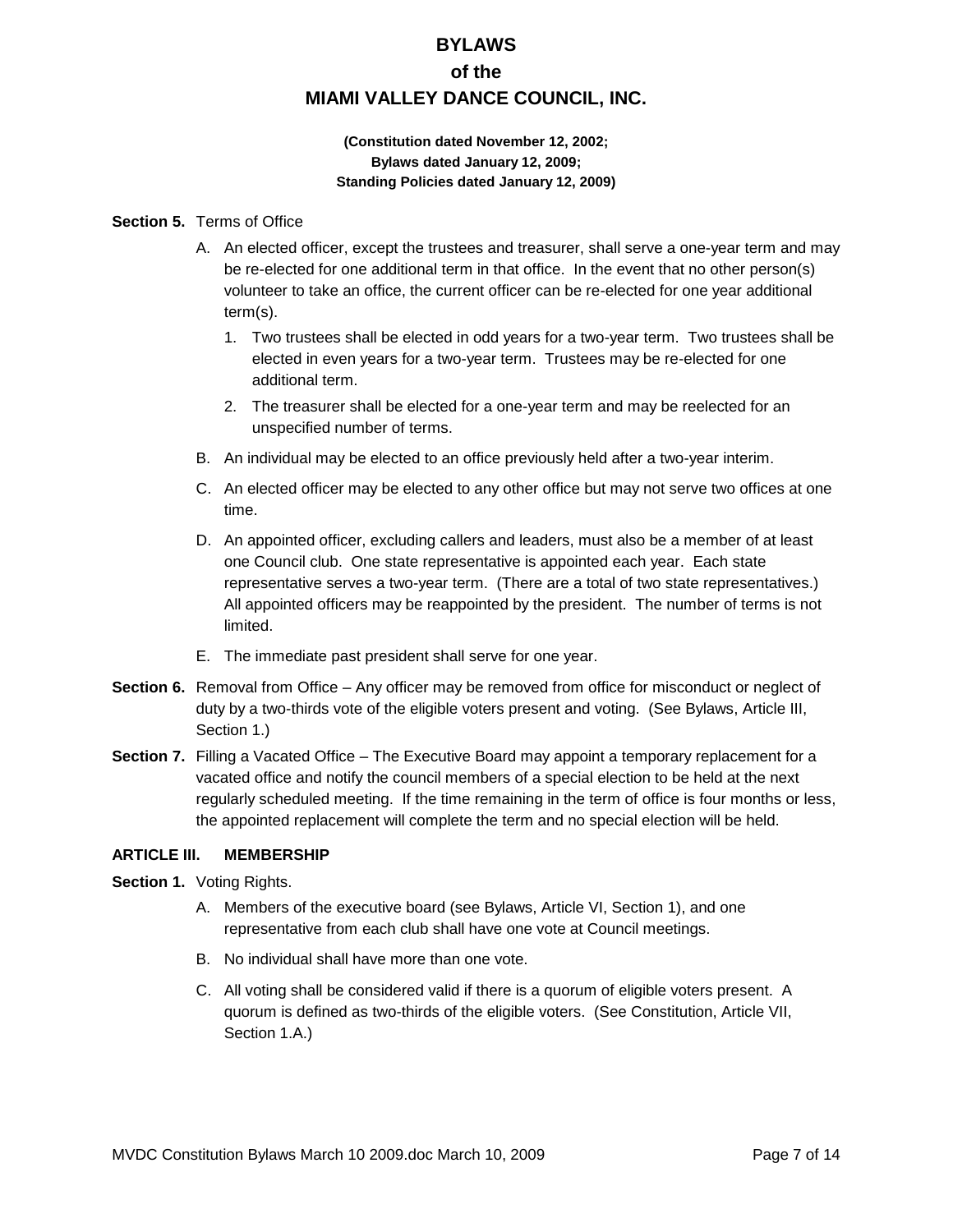## **(Constitution dated November 12, 2002; Bylaws dated January 12, 2009; Standing Policies dated January 12, 2009)**

#### **Section 2.** Motions.

- A. Any eligible voter may introduce a motion.
- B. Any dancer may attend Council meetings and take part in discussions but may not introduce a motion or vote on Council business.
- **Section 3.** Club representatives must attend at least four (4) of any six (6) consecutive Council meetings.
- **Section 4.** Membership in the Council is automatically withdrawn when a club is dissolved.
- **Section 5.** Membership of a club may be rescinded at a Council meeting by a two-thirds vote of the eligible voters present and voting if it is determined by an ad hoc committee of three that such club does not operate within the constitution and bylaws of this Council.

### **ARTICLE IV. MEMBERSHIP GUIDELINES**

- **Section 1.** The Miami Valley Dance Council, Inc. shall
	- A. Provide services to member clubs including but not limited to
		- 1. Council-wide news and publicity;
		- 2. Consolidated member clubs' dance schedules;
		- 3. Sponsoring or supporting lessons, classes, and workshops;
		- 4. Promoting or sponsoring community service activities;
		- 5. Promoting or sponsoring state dance conventions and other dance-related functions;
		- 6. Liability insurance; and
		- 7. Council-wide award programs.
	- B. Endorse proper dance attire appropriate to the recreational dance type. Any deviation is at the discretion of the sponsoring club and should be announced beforehand.
	- C. Adhere, in accordance with state bylaws, to the policy of no alcoholic beverages before or during dances.
	- D. Promote smooth dancing.
	- E. Support City recreation programs whenever possible.
- **Section 2.** Council member clubs shall
	- A. Provide a club representative to at least four (4) of any six (6) consecutive Council meetings to maintain membership in the Council. (See Bylaws, Article III, Section 3.)
	- B. Support the Buckeye Dance Convention by suspending club dancing on Friday evening and all day Saturday of the convention weekend.
	- C. Support and attend activities sponsored by the Council.
	- D. Visit Council member clubs if possible.
	- E. Submit dance schedules when requested for consolidated printing.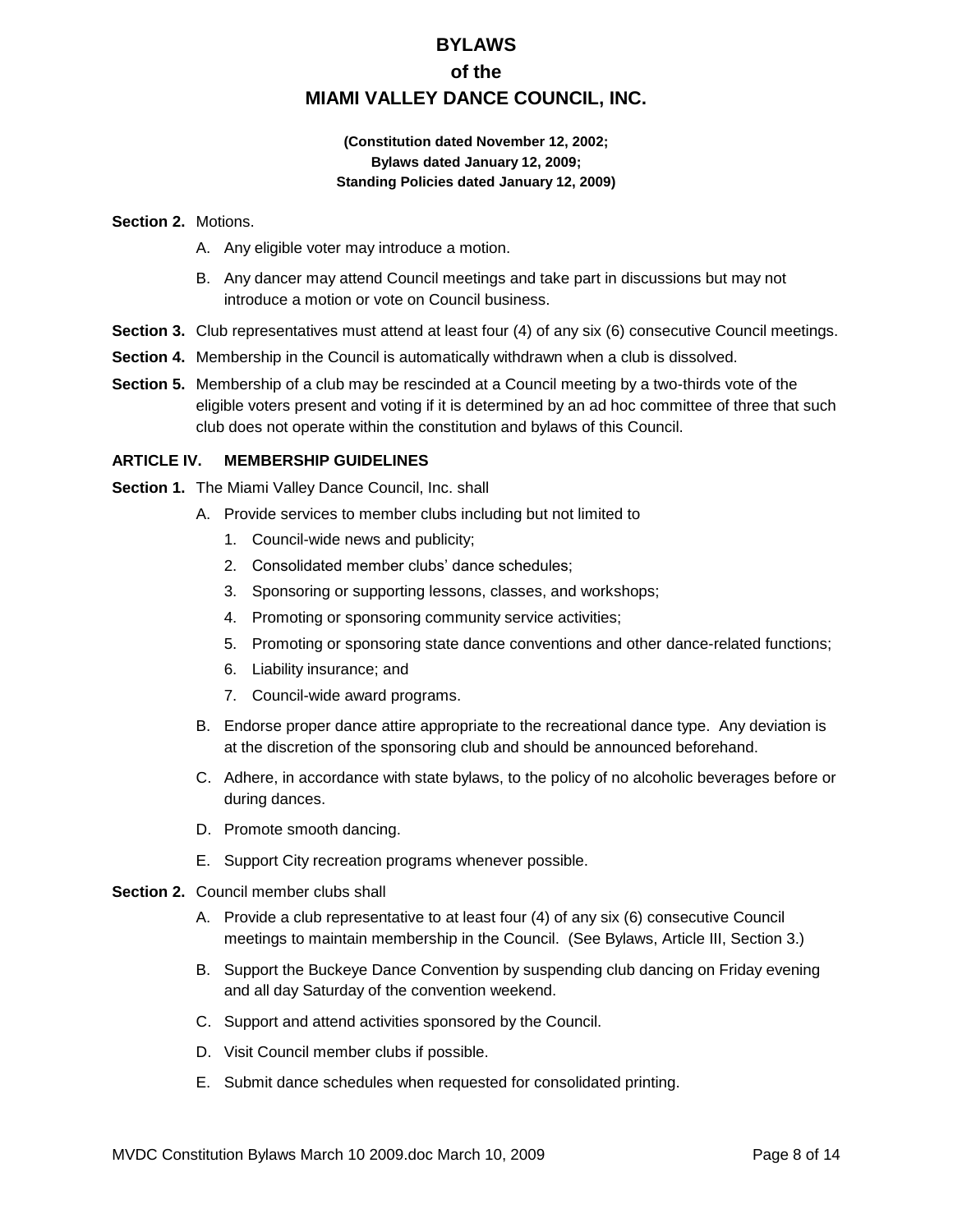# **BYLAWS**

# **of the MIAMI VALLEY DANCE COUNCIL, INC.**

# **(Constitution dated November 12, 2002; Bylaws dated January 12, 2009; Standing Policies dated January 12, 2009)**

- F. Assist whenever possible in the maintenance and improvement of dance facilities.
- G. For those clubs using facilities owned by the City:
	- 1. Operate the organization within the framework of the general laws, ordinances, rules and regulations of the City.
	- 2. Conduct the organization such that any person shall have equal opportunity to join and continue as a member.

## **ARTICLE V. OPERATIONAL PROCEDURES**

- **Section 1.** The Council shall operate on the calendar year.
- **Section 2.** The treasurer and president shall be bonded.
- **Section 3.** Monies shall be received from Council-sponsored activities. Monies remaining after payment of operating expenses shall be used for the benefit of Council clubs and dancers.
- **Section 4.** Monies received shall be deposited in the name of Miami Valley Dance Council, Inc.
- **Section 5.** Authorized signatures for checks shall be that of the treasurer and president.
- **Section 6.** Minor expenditures of \$100 or less may be approved by Council officers. Expenditures over \$100 must be authorized by the Council. All approved expenditures shall be paid upon presentation of voucher/receipt to the treasurer.
- **Section 7.** Persons authorized to attend State Corporation meetings on behalf of the Council may be reimbursed for mileage and one meal at the government-accepted per diem rate. If Mileage is over 75 miles from Dayton one nights lodging may also be paid. Reimbursement shall not exceed actual expenses.

## **ARTICLE VI. COMMITTEES**

- **Section 1.** Executive Board
	- A. Consists of elected and appointed Council officers (see Constitution, Article VI) and immediate past president.
	- B. Functions for emergency action only between regular Council meetings.
	- C. Has powers of the Council, except to reverse any action of the Council.
	- D. Provides minutes of special meetings at the next regular Council meeting.
- **Section 2.** Executive Committee
	- A. Consists of the Executive Board plus the chairs of all committees.
	- B. Assists in the management of and makes recommendations to the Council.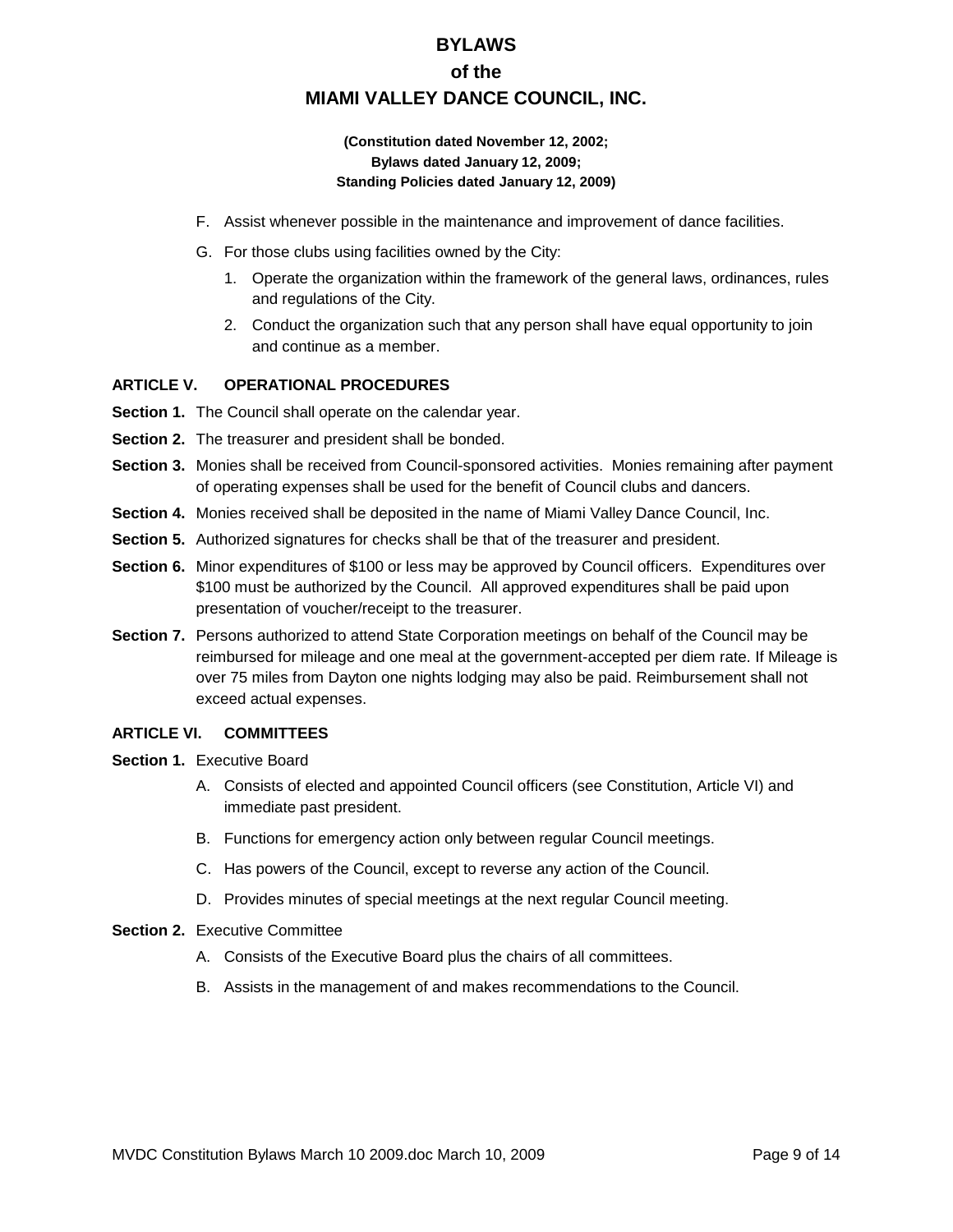## **(Constitution dated November 12, 2002; Bylaws dated January 12, 2009; Standing Policies dated January 12, 2009)**

#### **Section 3.** Standing Committees & Representatives

These committees and representatives serve a one-year term unless otherwise indicated. Chairs need not be club representatives but must be ratified by the Council unless otherwise indicated.

- A. Community Relations / Publicity Committee
	- 1. Develops and implements a public relations program including community service activities.
	- 2. Creates publicity for Council-wide activities.
	- 3. Arranges public demonstrations of all forms of recreational dance available through the Council.
- B. Schedule-Printing Committee
	- 1. Requests club dance schedules and consolidates them into a Council-wide schedule.
	- 2. Prints and distributes Council-wide schedule at an interval determined by the Council.
- C. Awards Committee
	- 1. Implements Council-wide award programs including but not limited to Honor Roll Dancers program, club anniversary recognition, and banner raid program.
	- 2. Recommends guidelines for implementation of awards programs to the Council for its approval.
	- 3. Publishes and distributes Council approved guidelines for award programs.
	- 4. Maintains award displays including but not limited to banner raid board, club anniversary plaques, honor roll dancers, Council past presidents, and plaques awarded to the Council. Maintenance of award displays at the Michael Solomon Pavilion will be in cooperation with the Michael Solomon Support Committee.
	- 5. Plans and implements an annual Honor event to recognize award recipients.
- D. Historian
	- 1. Maintains a pictorial and narrative history of the Council.
	- 2. Maintains and keeps Council quilt and banner.
- E. Michael Solomon Support Committee
	- 1. Management The MSSC shall manage the Michael Solomon Pavilion by
		- a. performing building and yard maintenance and improvements with the permission of the City,
		- b. planning expenditures through the use of a Council approved budget,
		- c. providing a schedule function,
		- d. recommending usage fees for approval by the Council, and
		- e. publishing schedule information, usage guidelines, and approved usage fees.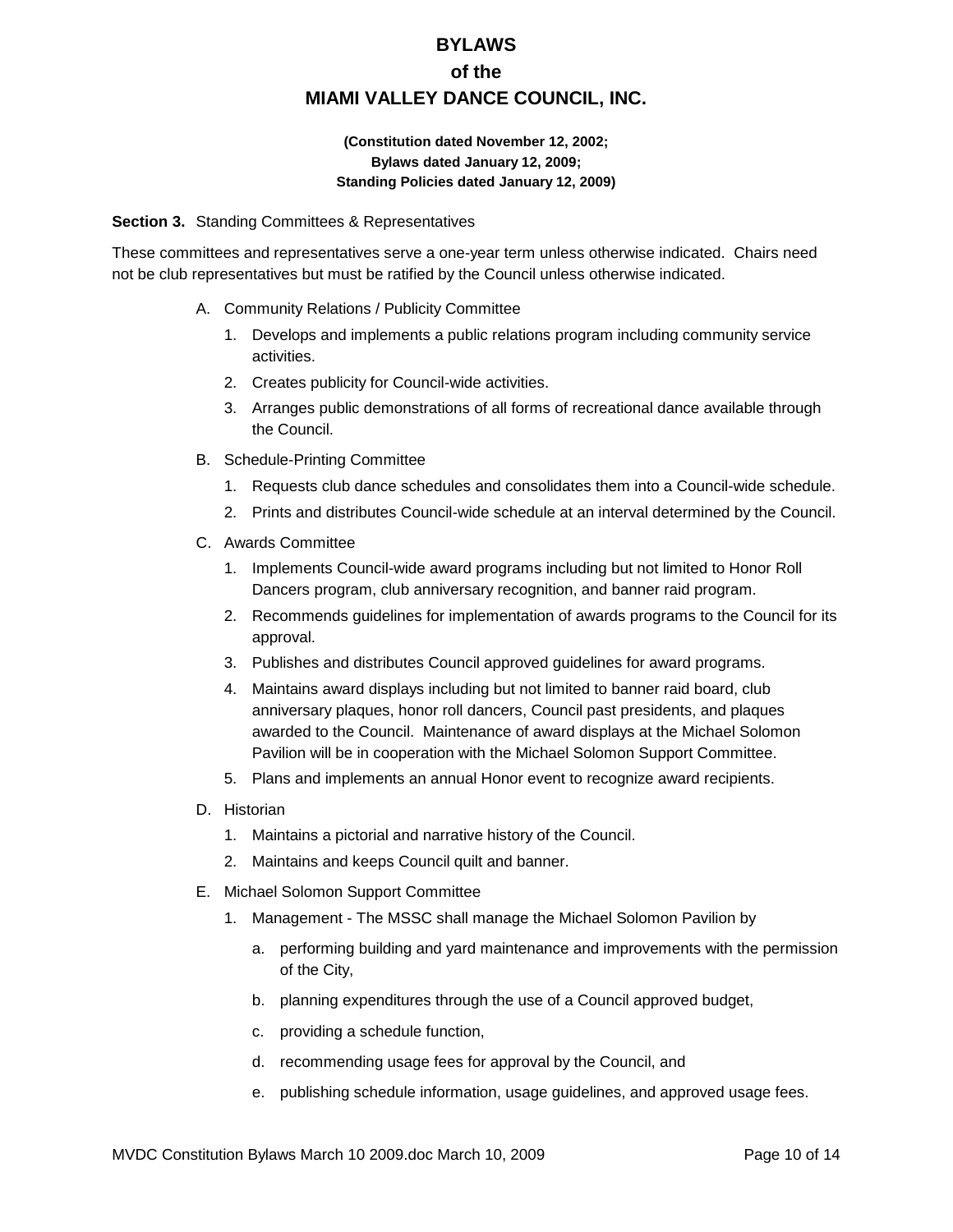## **BYLAWS**

# **of the MIAMI VALLEY DANCE COUNCIL, INC.**

## **(Constitution dated November 12, 2002; Bylaws dated January 12, 2009; Standing Policies dated January 12, 2009)**

- 2. Chair The Chair of the MSSC
	- a. shall be selected by the membership of MSSC,
	- b. shall serve for a term to be determined by the MSSC membership,
	- c. shall act as liaison between the Pavilion users, the Council, and the City in matters concerning the Pavilion, and
	- d. shall report status of MSSC activities and finances to the City.
- 3. Membership The membership of the MSSC shall consist of one representative from each organization that meets regularly (at least 6 meetings a year) in the Michael Solomon Pavilion. The Council shall be represented by a Trustee. The President of the Council shall be an ex-officio member of the MSSC.
- 4. Monies
	- a. The MSSC shall prepare and submit a budget for Council approval each year.
	- b. The MSSC shall maintain a support fund separate from Council monies.
	- c. Usage fees shall be deposited into the support fund.
	- d. The support fund shall be used only for the management (as defined above) of the Michael Solomon Pavilion.
	- e. The MSSC shall submit a financial report for each regularly scheduled Council meeting.
	- f. MSSC finances shall be subject to audit by the Council and the City.
- 5. Meetings The MSSC shall hold at least four (4) meetings per year.
- 6. Operating Procedures The MSSC may create and approve internal operating procedures without the further approval of the Council as long as such operating procedures are not in conflict with the Council Constitution and By-Laws.
- F. Hotline Committee
	- 1. Maintains recorded hotline with up-to-date information on dance activities, including schedule changes, location changes, and cancellations.
	- 2. Requests schedule information from clubs.
	- 3. Responds to hotline inquiries or directs inquiries to appropriate contacts.
- G. Newsletter Committee
	- 1. Collects club dance news and schedules.
	- 2. Solicits advertisements and subscribers.
	- 3. Prepares newsletter for reproduction.
	- 4. Distributes newsletter bimonthly.
	- 5. Maintains records of advertisers and subscribers.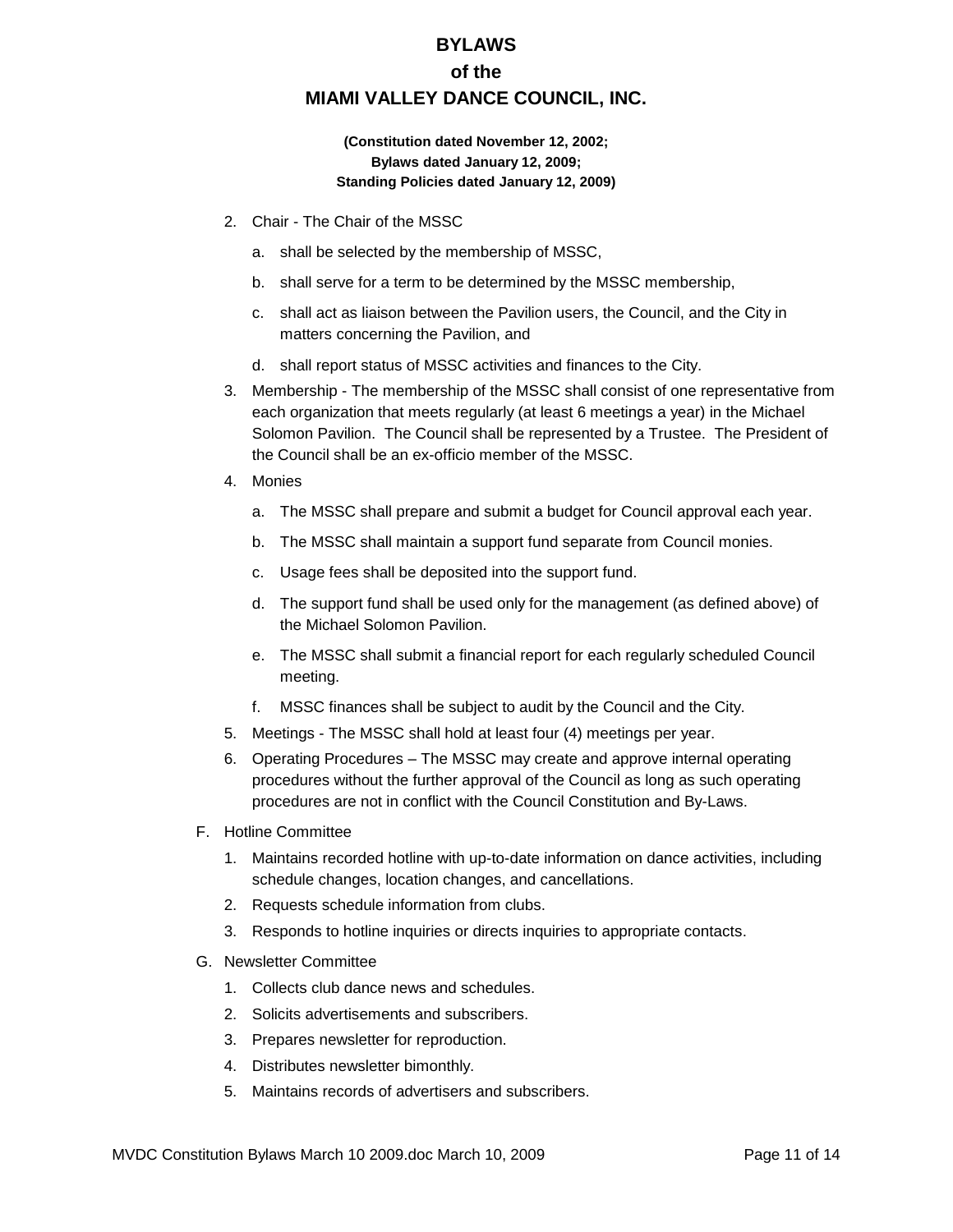## **BYLAWS**

# **of the MIAMI VALLEY DANCE COUNCIL, INC.**

## **(Constitution dated November 12, 2002; Bylaws dated January 12, 2009; Standing Policies dated January 12, 2009)**

6. Maintains editorial standards.

#### **Section 4.** Ad Hoc Committees

These committees do not serve a set term but are for a specific purpose only.

- A. Nominating Committee
	- 1. Consists of three individuals who are not current Council officers.
	- 2. Presents slate of officers at the September Council meeting.
- B. Ohio State Convention Committee
	- 1. The chair shall be appointed following the last Dayton-hosted convention. All other members of this committee shall be appointed by the chair.
	- 2. Plans, organizes and coordinates the Buckeye Dance Convention for the year it is held in Dayton.
	- 3. Serves until the completion of the convention for which it was originally assembled.
- C. Audit Committee
	- 1. Annually audits the financial records of the Council.
	- 2. Presents audit reports to the Council president no later than the March meeting
- D. Constitution Committee
	- 1. Proposes revisions and/or amendments to the Constitution, Bylaws, and Standing Policies.
	- 2. This committee shall be created no less than once every five (5) years.
- E. Membership Committee
	- 1. Investigates the legitimacy of club applications for Council membership.
	- 2. Presents recommendations to Council.
- F. Other Committees
	- 1. Formed by the president for purposes not specifically stated in this document

#### **ARTICLE VII. AMENDMENTS**

These bylaws can be amended at any regular Council meeting by a majority vote of the eligible voters present and voting at the meeting. (See Bylaws, Article III, Section 1.) Amendments must be submitted in writing and read to the club representatives at least one meeting prior to voting. These bylaws shall be reviewed every five years.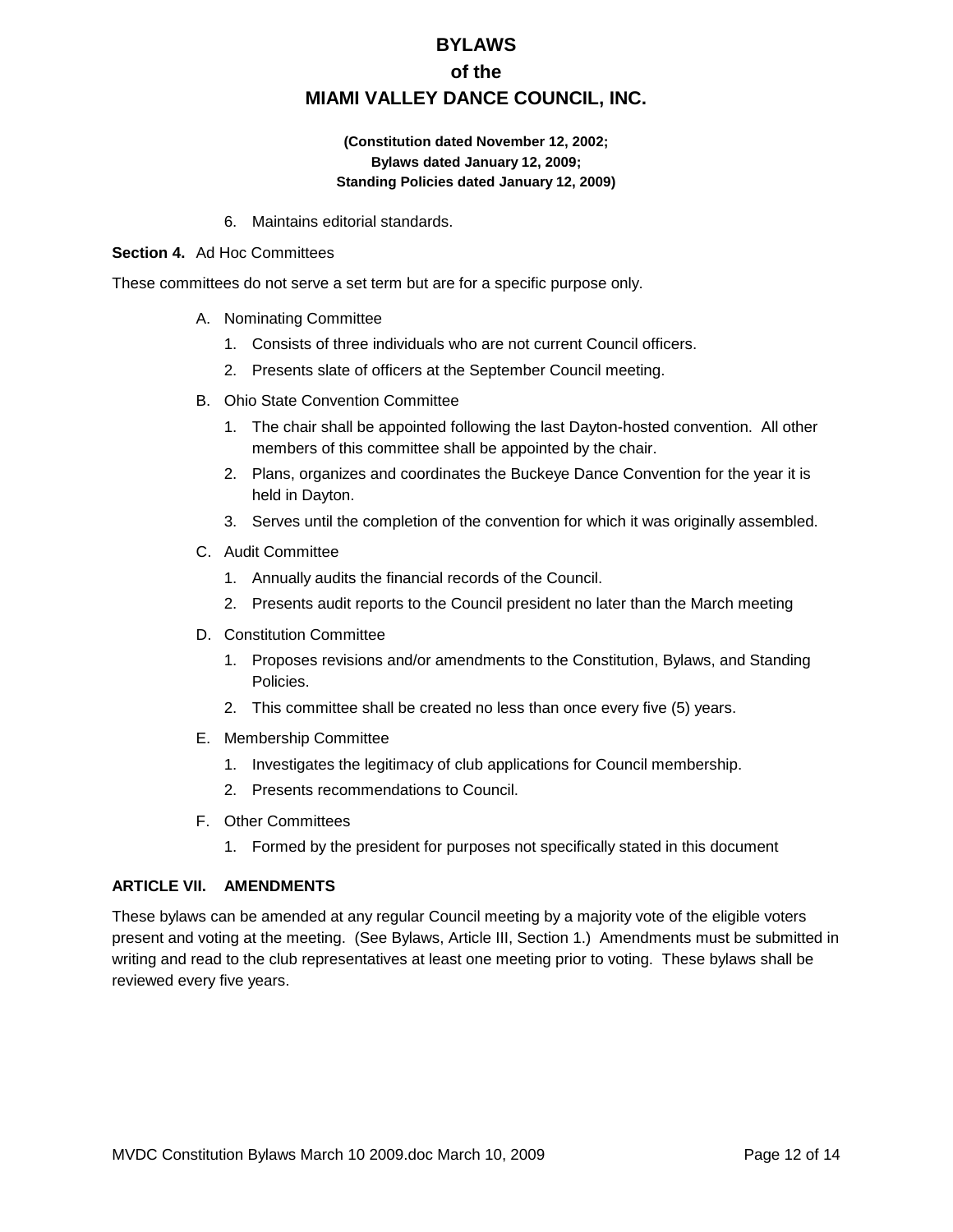# **MIAMI VALLEY DANCE COUNCIL STANDING POLICIES**

## **(Constitution dated November 12, 2002; Bylaws dated January 12, 2009; Standing Policies dated January 12, 2009)**

- 1. Any Council club which has been dancing for 25 years or more will be recognized with a plaque. For each 5 years beyond 25, the club will be recognized with a silver star. For the 50<sup>th</sup> anniversary, the club will be recognized with a new plaque. For each 5 years beyond 50, the club will be recognized with a gold star. To receive this honor the club must make a written request and provide a brief written history of the club.
- 2. The Council will print and distribute free coupon books to mainstream or plus lesson class graduates. The coupon books will contain coupons for free admissions to clubs that are interested in participating.
- 3. Council will recognize dancers with 100 raids by adding names to the Pavilion wall plaque.
- 4. Council will drop the Honor Couples Dinner in place of paying for the Honor Raider badges.
- 5. Honor couples nominee forms will be due at the November council meeting.
- 6. Current year Honor Couples from all areas of the state who are wearing their Honor badges shall be admitted free to Council club dances for one year.
- 7. Representatives of Council clubs will write or change Banner Raid rules.
- 8. Banner Raid rules will be published yearly in the *Miami Valley Dance News.*
- 9. Insurance forms will be distributed at the January Council meeting and the insurance form, club roster and payment will be due at the March meeting.
- 10. Council will set up and maintain an Education Fund to pay dues to other organizations. A maximum of \$300 will be provided to dancers attending Mini-Legacy.
- 11. Council will provide paid registrations and luncheon fee for the Honor Couple to attend the state convention.
- 12. Council will pay for the Council president and a guest to attend the State Corporation luncheon at the state convention.
- 13. Council will pay the booking fee to reserve the convention center for Dayton conventions.
- 14. Council will provide a hospitality room one year prior to Dayton's convention. Council will develop and promote a special badge and publicity dress for the state convention in Dayton.
- 15. Council may advertise a Dayton convention no sooner than the Friday night of the preceding convention.
- 16. The Council quilt will be displayed at conventions and other events.